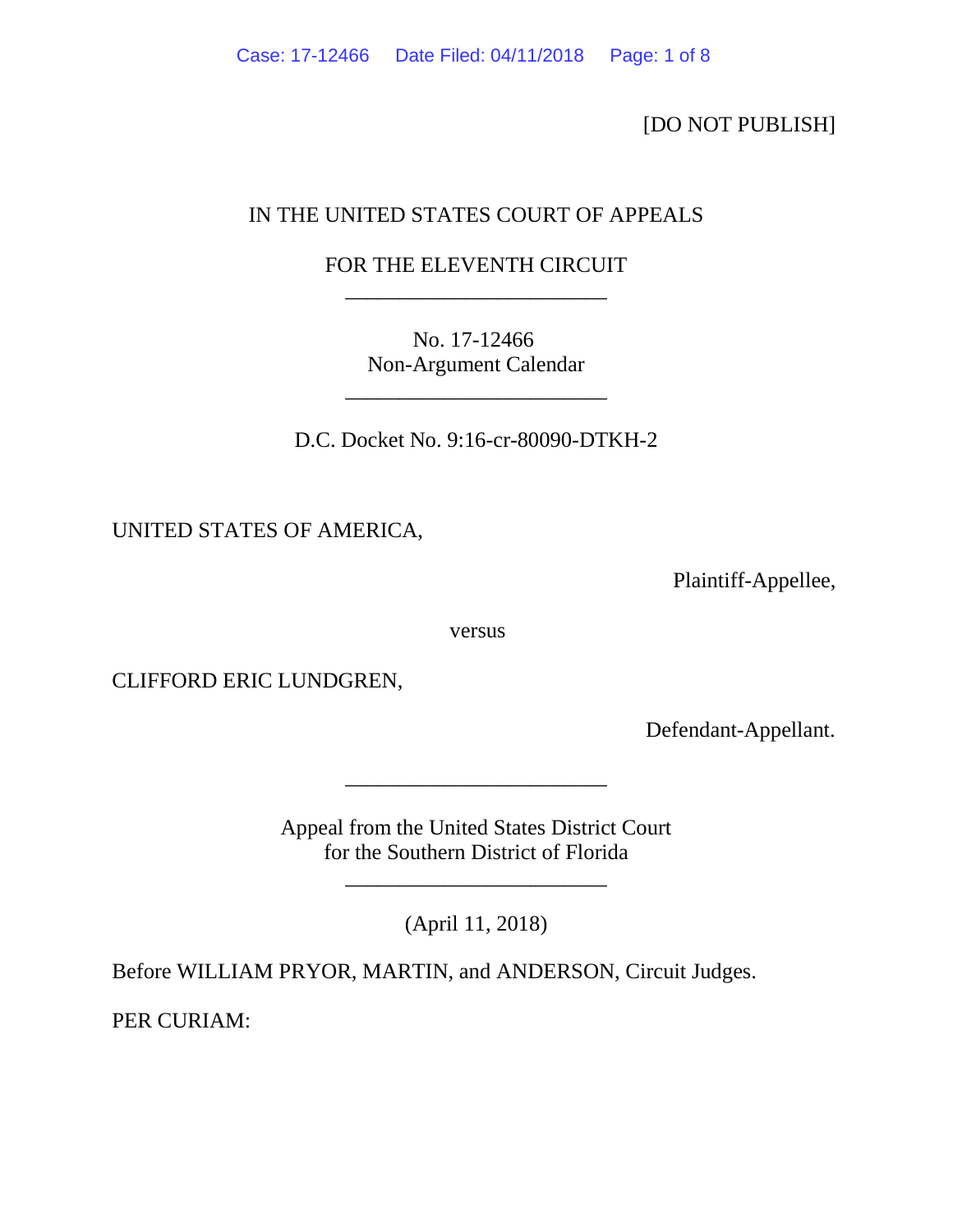Clifford Lundgren pled guilty to conspiring to traffic in counterfeit goods, in violation of 18 U.S.C. § 2320(a)(1), and criminal copyright infringement, in violation of 17 U.S.C. § 506(a)(1)(A) and 18 U.S.C. § 2319(a) and (b)(1). Lundgren's plea related to his role in a scheme in which he created and intended to sell about 28,000 copies of Dell reinstallation discs for Microsoft Windows, without permission from Microsoft. Lundgren appeals his sentence of 15-months imprisonment. He argues the district court erred in calculating the value of the infringed item, which drove his guideline range, and that his sentence is substantively unreasonable as a result. After careful review, we affirm.

## I.

Robert Wolff, a codefendant, contacted Lundgren to inquire about creating unauthorized copies of Dell reinstallation CDs for Microsoft Windows that could be sold to refurbishers of Dell computers. Wolff provided Lundgren an authorized retail copy of a disc he had purchased, and Lundgren arranged for the disc to be copied by a Chinese manufacturer. The copied discs had labels on them that falsely said the discs contained authorized copies of copyrighted software.

In 2012, U.S. Customs and Border Protection officers detained several shipments of discs that Lundgren had shipped to Wolff from China. In 2016, Lundgren and Wolff were charged by indictment with conspiracy to traffic in counterfeit goods, trafficking in counterfeit goods, criminal copyright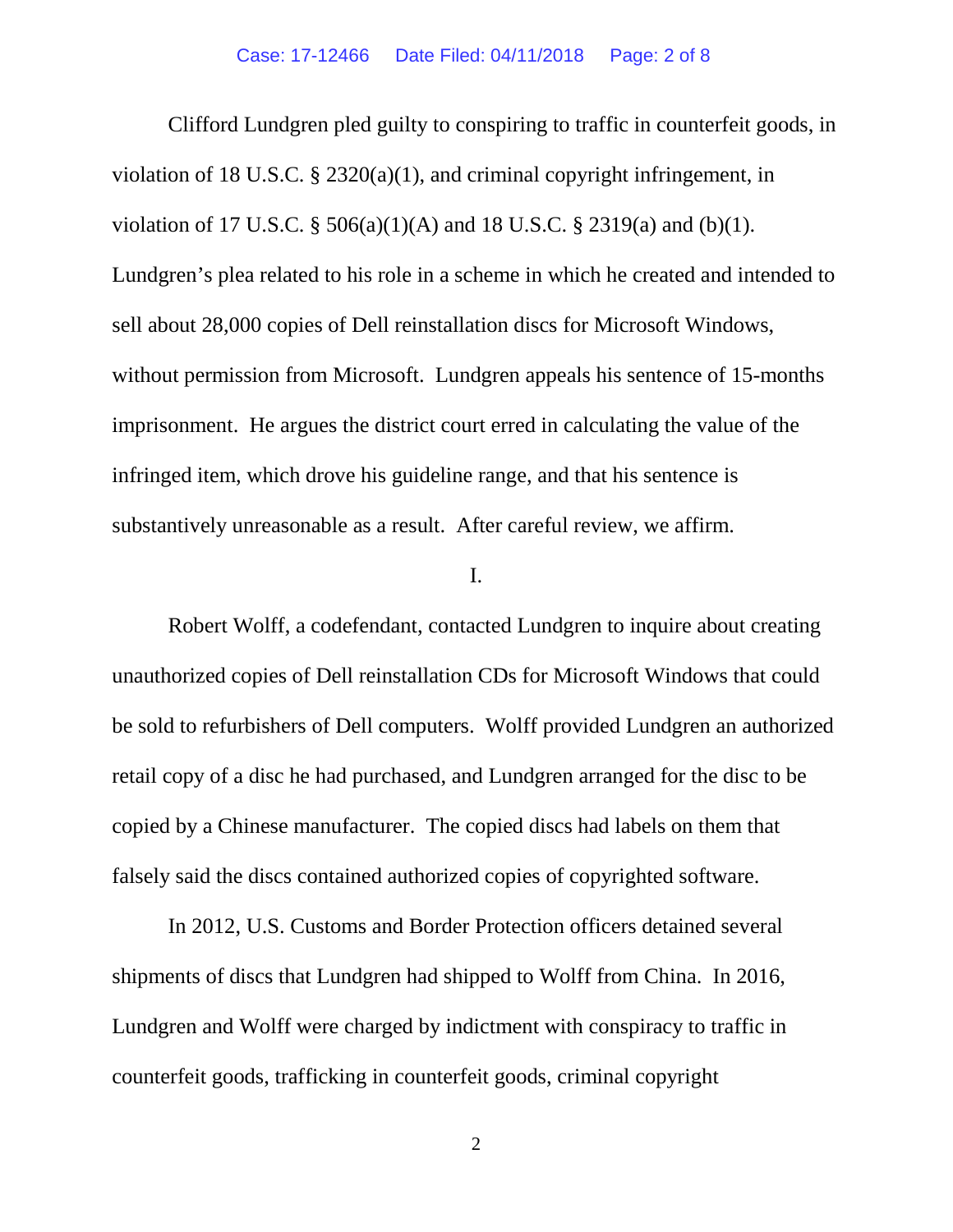infringement, trafficking in illicit labels, wire fraud, and mail fraud. Lundgren entered into a plea agreement in which he pled guilty to conspiracy to traffic in counterfeit goods and criminal copyright infringement. The government dropped the remaining charges. Lundgren admitted he shipped approximately 28,000 counterfeit discs to Wolff, and that on one occasion, Wolff paid Lundgren \$3,400 in exchange for discs.

A probation officer prepared a Presentence Investigation Report ("PSR"), which calculated Lundgren's guideline sentencing range to be 37 to 46 months imprisonment. This range was largely based on a calculation that valued the infringed goods at \$700,000. To arrive at this amount, the PSR relied on evidence put forward by the government that "Microsoft had a certified computer refurbisher program that made genuine authorized reinstallation discs available to computer refurbishers for about \$25," and multiplying that amount by the 28,000 discs produced.

Lundgren objected to the PSR infringement amount. He argued that the Sentencing Guidelines required the court to use an infringement amount of about \$4 per disk, which was the price for which Lundgren and Wolff were selling their copies. Lundgren also argued that the \$25 retail price was inappropriate because the copied disks were not exact reproductions of the original.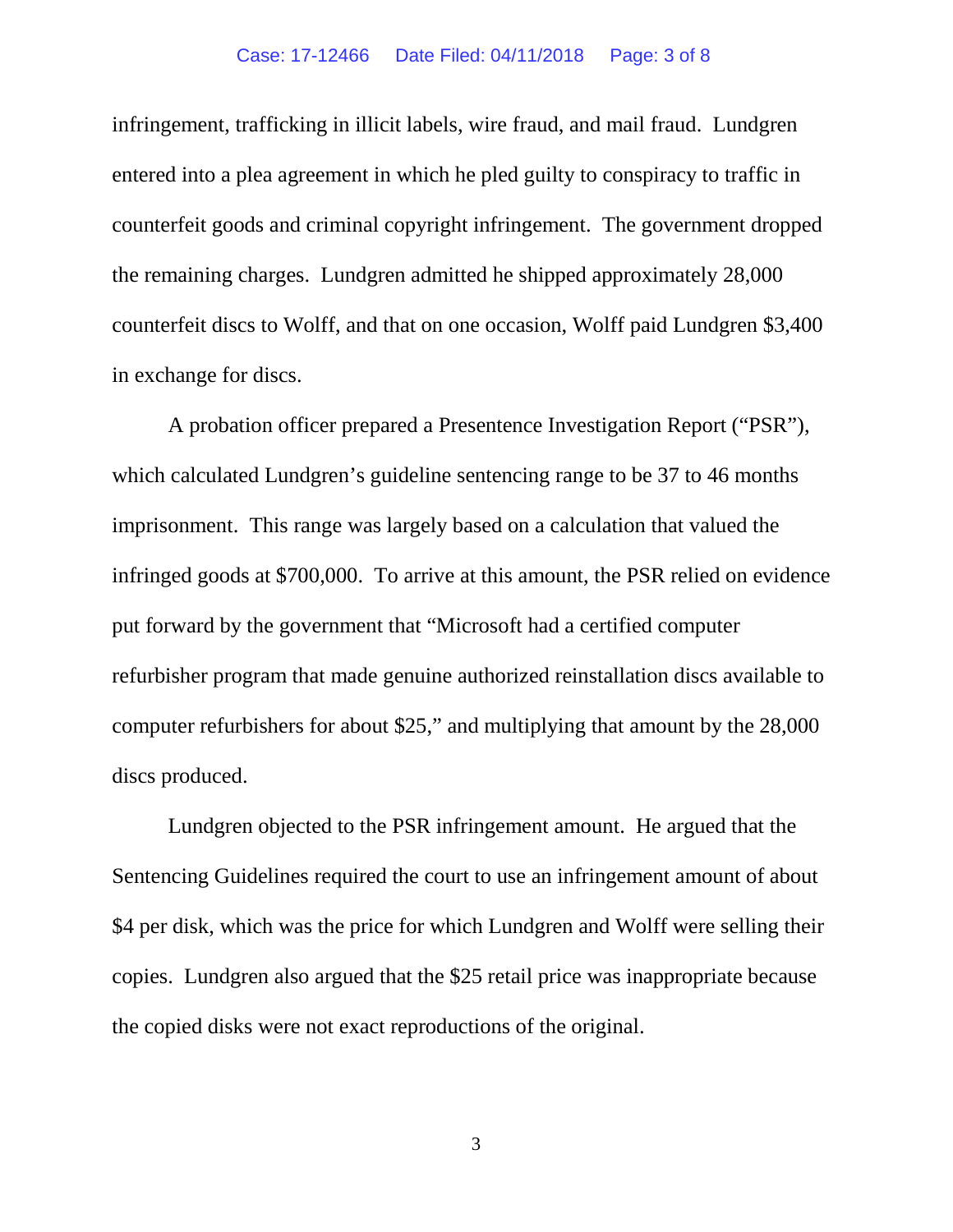At sentencing, the court heard expert testimony on the appropriate value to use for the infringement amount. The government presented evidence that Original Equipment Manufacturers ("OEM") like Dell enter into licensing agreements with Microsoft such that each Dell device has a Microsoft operating system license that travels with the device in perpetuity. As part of that agreement, OEMs provide reinstallation discs so that users can reinstall the software if for some reason it is deleted from their devices.

Refurbishers often purchase computers that have been wiped clean from businesses. If those computers came from an OEM like Dell, they would have been set up with a perpetual license to a Microsoft operating system. However, because the devices are typically wiped clean and usually do not come with their original reinstallation discs, the device would not have a copy of the Microsoft operating system software. Microsoft offers discounted software to licensed refurbishers who find themselves in this situation. The government introduced evidence that while a person could have purchased Windows XP Pro from a retail store for \$299, small registered refurbishers could have purchased the software for \$25. The government's expert also testified that even if a user did not have a legitimate license, a reinstallation disc could allow a user to access Microsoft operating system software with near-full functionality.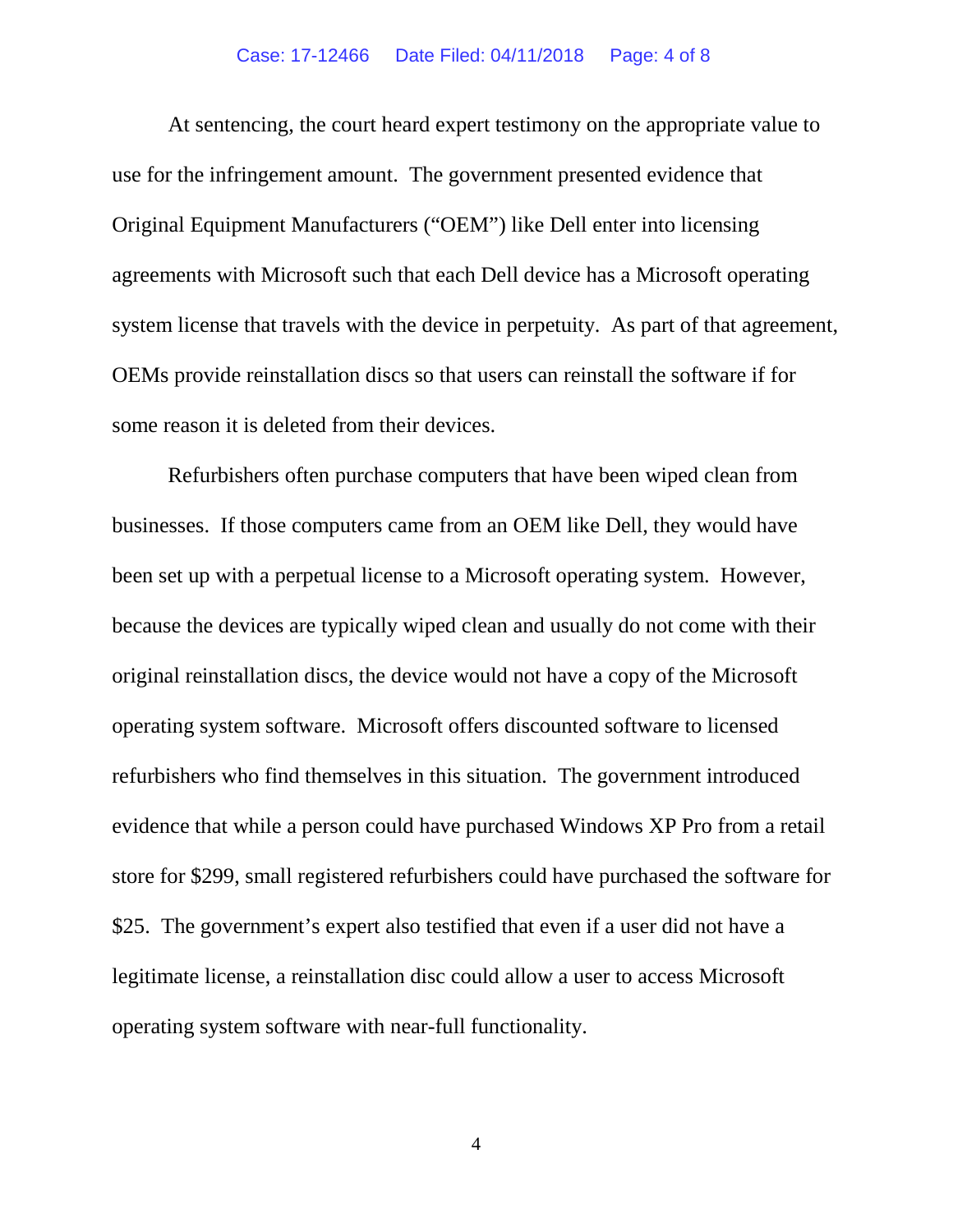Lundgren presented testimony that disputed the value of the reinstallation discs. Lundgren's expert testified that reinstallation discs were fundamentally different than the discs sold by Microsoft to small registered refurbishers because the discs sold by Microsoft came with a license, and a reinstallation disc required the user to obtain a license from somewhere else. The defense expert testified that the value of the discs without a license was "[z]ero or near zero."

The sentencing judge determined that the appropriate infringement value was the value of the infringed discs to small registered refurbishers: \$25. The court found credible the government expert's testimony that he was able to use the infringing discs to install functioning Microsoft software. In contrast, the court found the defense expert's testimony that the discs were worth nothing without the license to be not credible. In particular, the court noted that it did not find it reasonable to believe that Lundgren and his codefendant had spent at least around \$80,000 to create discs that had no value. Using the \$25 infringement amount, Lundgren's guideline range was 37 to 46 months imprisonment. The court sentenced Lundgren to 15-months imprisonment. This appeal followed.

### II.

"We review the district court's factual findings for clear error and the application of the Sentencing Guidelines de novo." United States v. Lozano, 490 F.3d 1317, 1321 (11th Cir. 2007). In particular, we review for clear error a district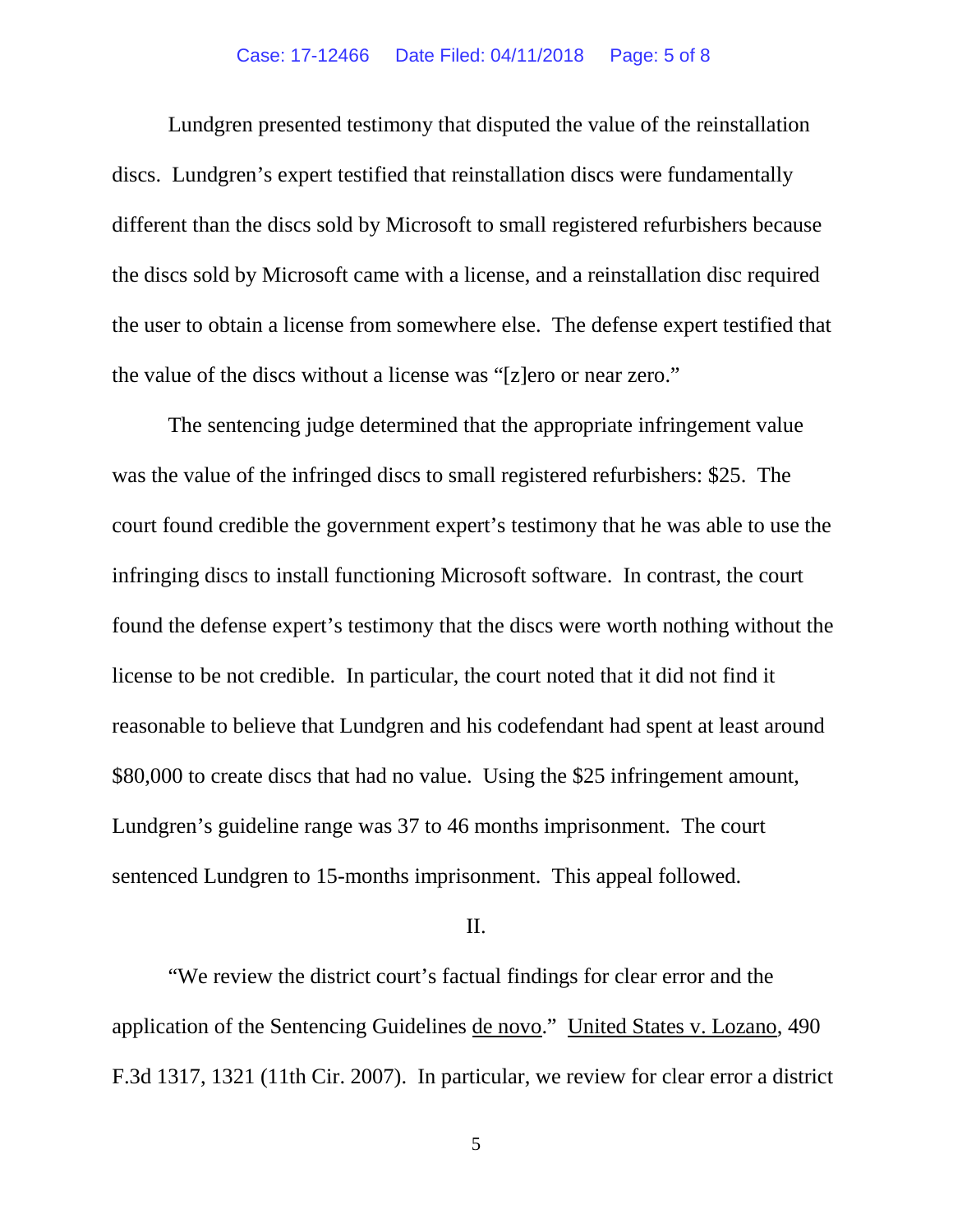court's calculation of the relevant infringement amount. Id. at 1322. We afford substantial deference to a district court's credibility determinations at sentencing. United States v. Pham, 463 F.3d 1239, 1244 (11th Cir. 2006) (per curiam). "We review the reasonableness of a sentence for an abuse of discretion." United States v. Victor, 719 F.3d 1288, 1291 (11th Cir. 2013).

#### III.

A defendant convicted of conspiracy to traffic in counterfeit goods is sentenced based in part on his "infringement amount." USSG § 2B5.3(b)(1). If the case involves an infringing item that "is, or appears to a reasonably informed purchaser to be, identical or substantially equivalent to an infringed item," courts are instructed to calculate the infringement amount by taking "the retail value of the infringed item, multiplied by the number of infringing items." Id. § 2B5.3 cmt.  $n.2(A)(i)$  (emphasis added). As relevant here, if the infringing item is not substantially equivalent to the infringed item, the infringement amount is instead based on "the retail value of the infringing item." Id. § 2B5.3 cmt. n.2(B) (emphasis added).

Lundgren argues that the district court erred in calculating the infringement value because the amount offered by the government was not for a substantially identical item. Specifically, Lundgren says the \$25 amount offered by the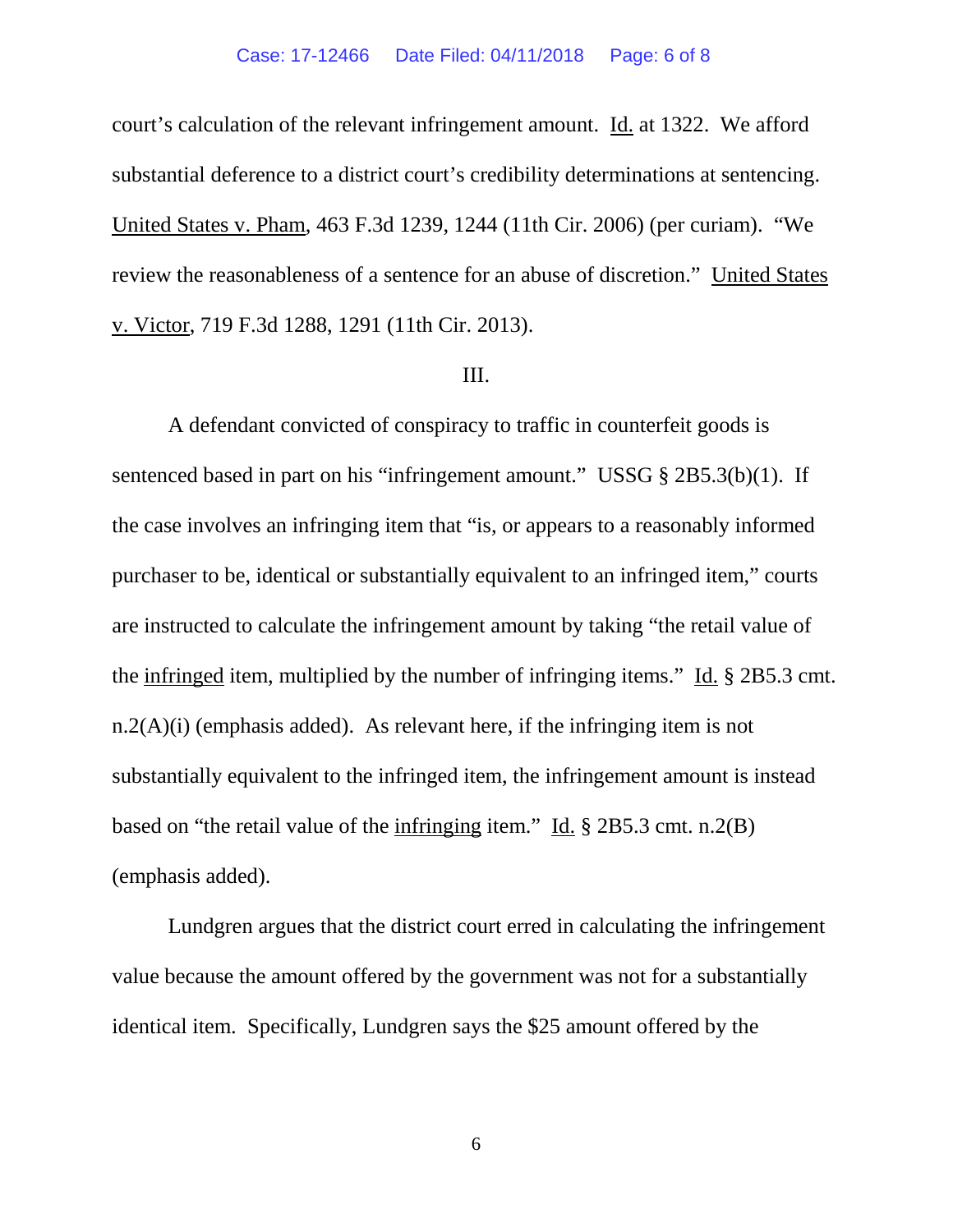### Case: 17-12466 Date Filed: 04/11/2018 Page: 7 of 8

government was for Microsoft software with a license, while the discs he caused to be created contained Microsoft software without a license.

The district court did not err in concluding the "infringement amount" in this case was \$700,000. First, the district court did not clearly err in concluding that the discs Lundgren created were, or appeared to a reasonably informed purchaser to be, substantially equivalent to legitimate discs containing Microsoft OS software. See Lozano, 490 F.3d at 1322. That conclusion was supported by the sentencing hearing testimony, in which the government's expert witness testified that the software on the disks created by Lundgren performed in a manner largely indistinguishable from the genuine versions created by Microsoft. While experts on both sides may have identified differences in functionality in the discs, the district court did not clearly err in finding them substantially equivalent.

Second, the district court reasonably concluded that the proper value of the infringed item was \$25 per disc. The government's expert testified that the lowest amount Microsoft charges buyers in the relevant market—the small registered computer refurbisher market—was \$25 per disc. Although the defense expert testified that discs containing the relevant Microsoft OS software had little or no value when unaccompanied by a product key or license, the district court explicitly stated that it did not find that testimony to be credible. We afford deference to a district court's credibility determinations, and here, no evidence suggests that the